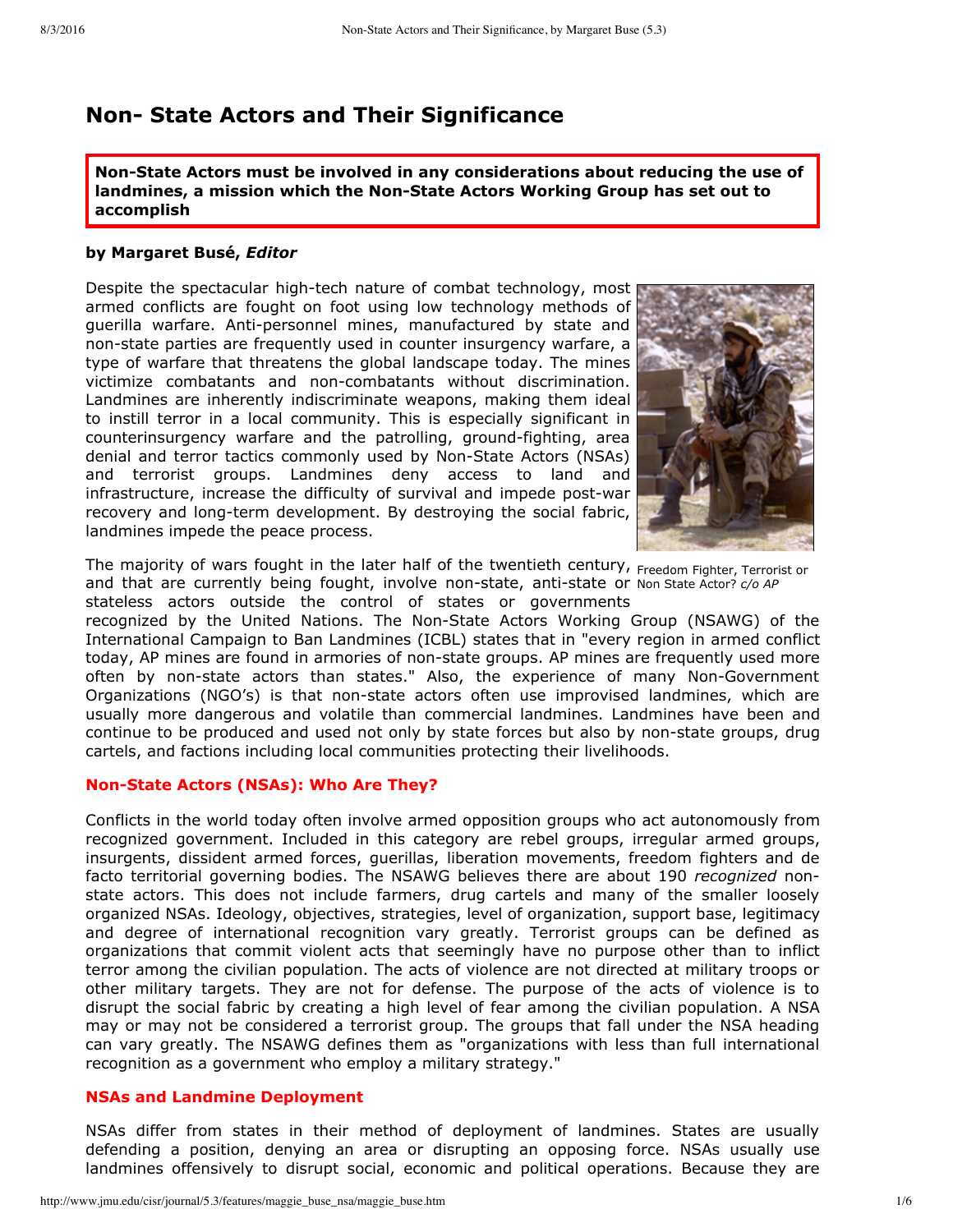often using landmines to terrorize they are more likely to position landmines in places around schools, trodden paths, wells, etc. Because of indiscriminate placement there are rarely well kept mine records or mine field maps. Landmines may also not be laid in a conventional pattern. It is a soldiers' memory and a community's victims that have to serve as starting points for clearance operations.

An Afghan soldier who had fought in the war against the former USSR told the *Frontier Post* that countless numbers of Taliban troops are trained in guerrilla war strategies and that he is an expert in making landmines and is assigned to manufacturing and laying mines in Afghanistan. He also asserted that the current landmine contamination has contributed to Mullah Muhammad Omar and Osama bin Laden's safety. For the Northern Alliance to capture Kabul, they must breach intense fortification of the city by landmines and trenches.

In Turkey, Human Rights Watch noted that neither the soldiers nor the guerrillas of the Kurdistan Workers Party (PKK) could remember where many of their mines lie buried. During the clashes, troops from various parts of Turkey were deployed in the area and mined the surroundings of settlements to cut the logistical support of PKK fighters. They later went back to their original bases with the landmine maps, "or the maps were lost." Consequently, there remain an unknown number of landmines on the routes that would be used by Kurdistan refugees. In Angola, in many areas already identified as mine areas, warning signs had been placed, but the UNITA rebels had been removing them.

Mines, anti-personnel mines in particular, have been and continue to be used and produced by non-state groups. Because of the difficulty in monitoring compliance in landmine use, it is questionable if they will ever be completely removed from modern warfare, like nuclear weapons. The often repeated phrase, "mines are the weapon of the poor," especially holds true for NSAs. It is much easier to purchase or improvise a landmine than it is to get the materials for a nuclear bomb. Mines are the weapons of the poor not only in the sense of being affordable, but also in the sense that they primarily target the poor and impoverish the community long after a cease-fire has been attained.

Because of the ease of construction and affordability, NSAs often improvise landmines. These may be more dangerous than commercial mines because they have a tendency to be highly unpredictable and unsafe to handle. The relative damage caused by these mines  $-$  to the combatants themselves and to official or unofficial deminers —has the possibility of being greater than that of the regular mines to which states have access.

#### **The Non State Actors Working Group (NSAWG)**

The NSAWG was established by country campaigns of the International Campaign to Ban Landmines (ICBL) to address the need to develop relationships with NSAs. The NSAWG maintains a database on NSAs and promotes and disseminates their accumulated research on NSAs and landmines. They are breaking important ground in engaging NSAs in a dialogue. That this dialogue is about landmine use is almost secondary. Because of the Working Groups (WGs) impartiality, work on the community level, and the level of trust they have among NSAs, the WG has a pivotal role to play when it comes to understanding insurgent groups, how to engage them and draw them into the political arena for a dialogue, and how to get them to adhere to a basic humanitarian code of conduct through the landmine issue.

Some states that are currently in power and use landmines began to do so while they were still non-state groups fighting for power. A primary and legitimate reason that a number of states have linked their own refusal to renounce anti-personnel mines has

to do with the use of mines by the non-state **Taliban Declaration** how to monitor compliance. It is critical to Statement of the Islamic Emirate of remember that many insurgent groups using Afghanistan on the Problem of Landmines landmines are not in a declared war and most of issued by the Office of the Emirate with the groups. At the core of the landmine use issue is the conflicts they are fighting are internal.

signature and seal of Taliban supreme leader Mulia Mohammad Omer Akhund:

# **Root Causes of Landmine Use**

As Allah Almighty has made Human being his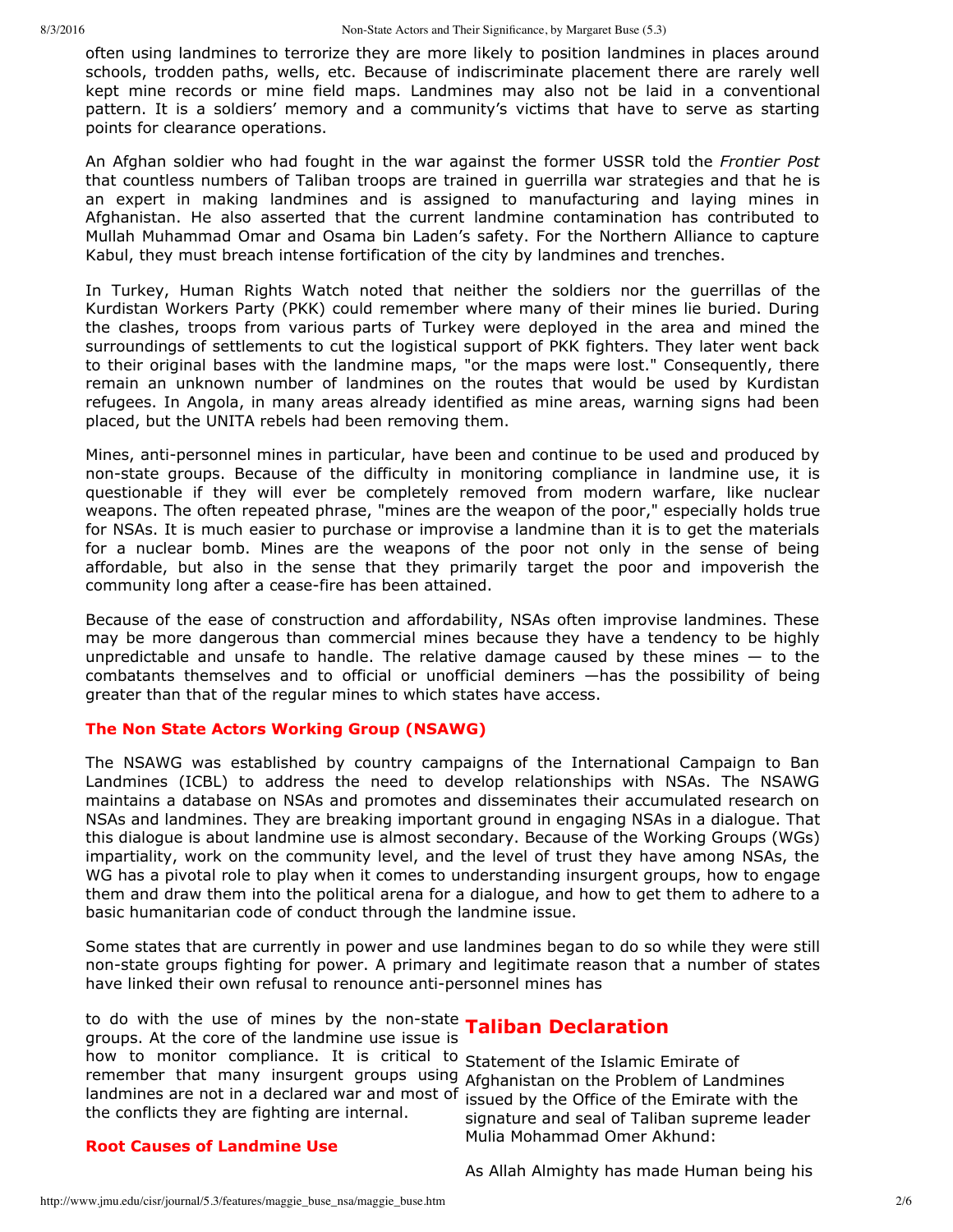An uncomfortable but necessary action is to representative on the Earth, both his life and regard the conditions that have lead to the death are regarded with much respect in renewed, continued use or initial use of Islam. God Almighty teaches us in the holy landmines. There will be no end to the violence Quran : Whosoever killeth a human being for that results in landmine use unless there is a other than man-slaughter or corruption in recovery socially, economically and politically. the earth, it shall be as if he had killed all Demining is a band  $-$  aid in a country still in mankind, and whose saveth the life of one, it conflict and must be carried out with other shall be as if he saved the life of all mankind ... infrastructure development plans that contribute

to a healthy country. Thomas Gebauer points

out that, "Peace does not follow a plan that most donors look for… What is required is sensitive aid and long-term engagement. Without the recovery of a healthy social fabric, there will be no reintegration, no peace, no end to the violence."

# **See additional story: Afghanistan NSAs and their Operating Environment**

# **International Conventions and Treaties**

The United Nations Small Arms Conference, The Managua Declaration and the European Parliament Resolution demonstrated the international community's efforts to affect the fight against terrorism, address landmine use and hopefully, have a tremendous impact on all disarmament efforts. Unfortunately, many of these treaties ask for commitments from groups that are not bound or are operating externally from the governing laws of their own countries. Their interpretations of laws may be different from the originating law making body. Many groups do not follow the laws of civil secular society and interpret laws from religious documents.

It appears transparent that all combatants, regardless of country of operation, religious or political affiliation, are capable of understanding that it is illogical to make the land they are fighting for unusable. Unfortunately, the goals are not clear-cut in querilla warfare. This is a game where the rules change as you play and the immediate goal may be to secure one strategic point, or disrupt the living conditions of a local population. Internal conflicts, by their very nature, are fought among, with, and alongside the civilian population. An armed opposition group's goal of freedom, however that may be interpreted, may be fought at all costs, landmine use included.

If a state is a signatory to an agreement, all entities and individuals within the state are also bound, including NSAs operating within that state, (whether they like that idea or not.) Violations of such agreements compel or mandate prosecution by international tribunals. Where NSAs have been found to violate a treaty, they can then be prosecuted. The problem:

- The treaty must provide for criminal penalties.
- The language of the treaty must be clear and unequivocal. It is highly unlikely that there can be a successful prosecution where the violation is based on vague and/or ambiguous language.
- What if the state in which the NSA operates is not a signatory?
- How and who will monitor compliance?
- What will be used as credible evidence?

The NSAWG launched the Geneva Call, which advocates the adherence of NSAs to a total ban on AP mines as well as adherence to other 'humanitarian norms". It also provides for a method of accountability for their commitments. According to Elisabeth Reusse-Decrey, co-chair of the NSAWG and President of the Geneva Call, "It hopes to fill a gap in the international legal regime whereby NSAs, who by definition cannot adhere to or be part of international treaties."

The NSAs would sign a "Deed of Commitment for Adherence to a Total Ban on Anti-Personnel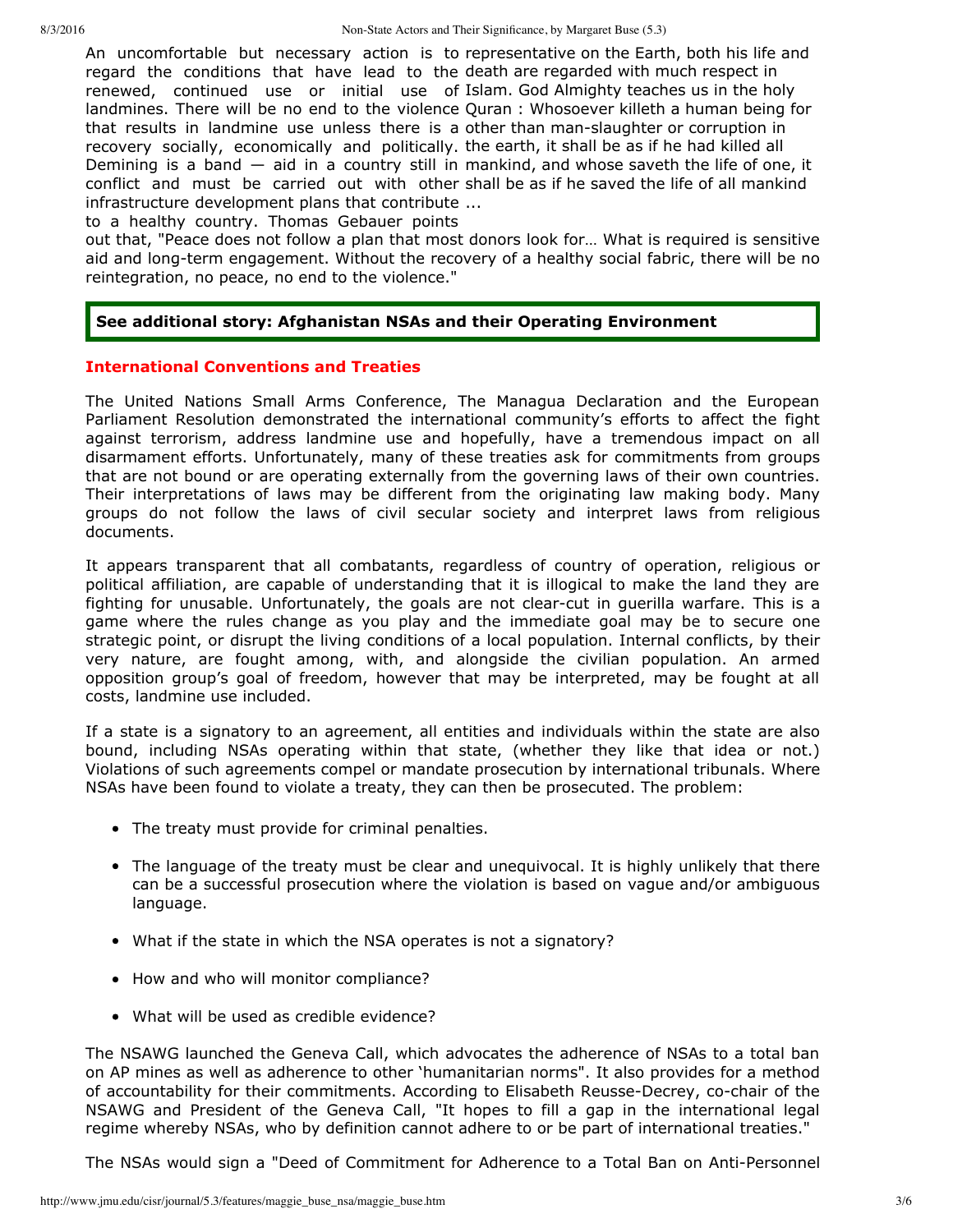Mines and for Cooperation in Mine Action", which would then be maintained by the authorities of the Republic and Canton of Geneva. Providing reports, field inspections and visits would monitor their commitment. This "soft approach" appeals to a sense of what is right and wrong from a humanitarian perspective. Because of the very nature of the types of wars NSAs are fighting, they may not be able to adhere to a total deed of commitment. It is hoped that they could at least commit to not targeting wells, schools, playgrounds, medical centers and other necessities for civilian survival.

Numerous international conventions, regional agreements, bilateral treaties and even unilateral policies should seek to enhance security between states and reduce tensions. Effective arms control measures can only be achieved and sustained in a region where wars, armed conflicts, terror, political hostility and incitement are not features of everyday life.

The political reality of many of the countries affected by landmines mandates a practical stepby-step approach, culminating in a comprehensive peace or at the very least eventual establishment of a mutually verifiable zone free of landmines and other weapons of war. Once an area is declared a mine-free zone, violators *may* be prosecuted.

The program of action adopted at the United Nations Small Arms Conference was an important point of departure, even though it did not provide resources for implementation, nor have provisions against the transfer of small arms to non-State actors. The Angolan representative underscored the close and complex link between terrorism, organized crime, drug trafficking and the illegal exploitation of natural resources, illegal trafficking and easy availability of small arms and light weapons. Despite United Nations' efforts, those weapons directly affect everyday lives, more so than weapons of mass destruction. Small arms continue to land in the hands of terrorist groups, rebels and other NSAs.

small arms must be viewed from a total what they do." - NSAWG At the same time, the proliferation of these viewpoint of arms control and disarmament,

"Rebel groups, by their very nature, reject some laws. However, there is a difference between rejecting some laws and all laws. International human rights and humanitarian law set out basic norms accepted by all humanity whether in peace or war, whether the conflict is internal or international…. The value of these norms has to be relearned with each armed conflict. However, the norms themselves do not have to be reinvented. Once armed opposition groups accept the applicability of these norms, it becomes possible to compare their behavior with their statements..., the non-governmental community can compare what armed opposition groups have said, through their acceptances and acknowledgements with

post-conflict peace building, conflict prevention and socio-economic development. In conflict situations, the problem should be viewed comprehensively in the framework of demobilization and reintegration of ex-combatants.

Though armed opposition groups cannot sign on to international treaties, they can sign on to domestic treaties, be it peace treaties or cease-fire agreements with the government forces they have been fighting. These treaties can and should incorporate human rights and humanitarian norms, including a landmine use policy. The NSAWG advocates this approach because "acceptance of human rights and humanitarian norms, whether before or during the negotiation of domestic treaties, is a confidence building measure, which assists the peaceful settlement of disputes."

# **Why Should We Address Non-State Actors?**

The dynamics of terror and the significance of NSAs require a global perspective or whole earth philosophy. NSAs are now addressing the whole globe when fighting their cause, not just their country of origin. The terror some NSAs are able to inflict does not take issue with people's politics; it assails their very existence by using intimidation and chaos as weapons. The international community must now address a "profound and unequivocal" challenge to global stability that is being orchestrated by groups that many civilians are not even familiar with. For all countries, the new global reality adds another complex dimension to regional stability. Landmines are one of many intense combinations of threats across the spectrum of internal stability.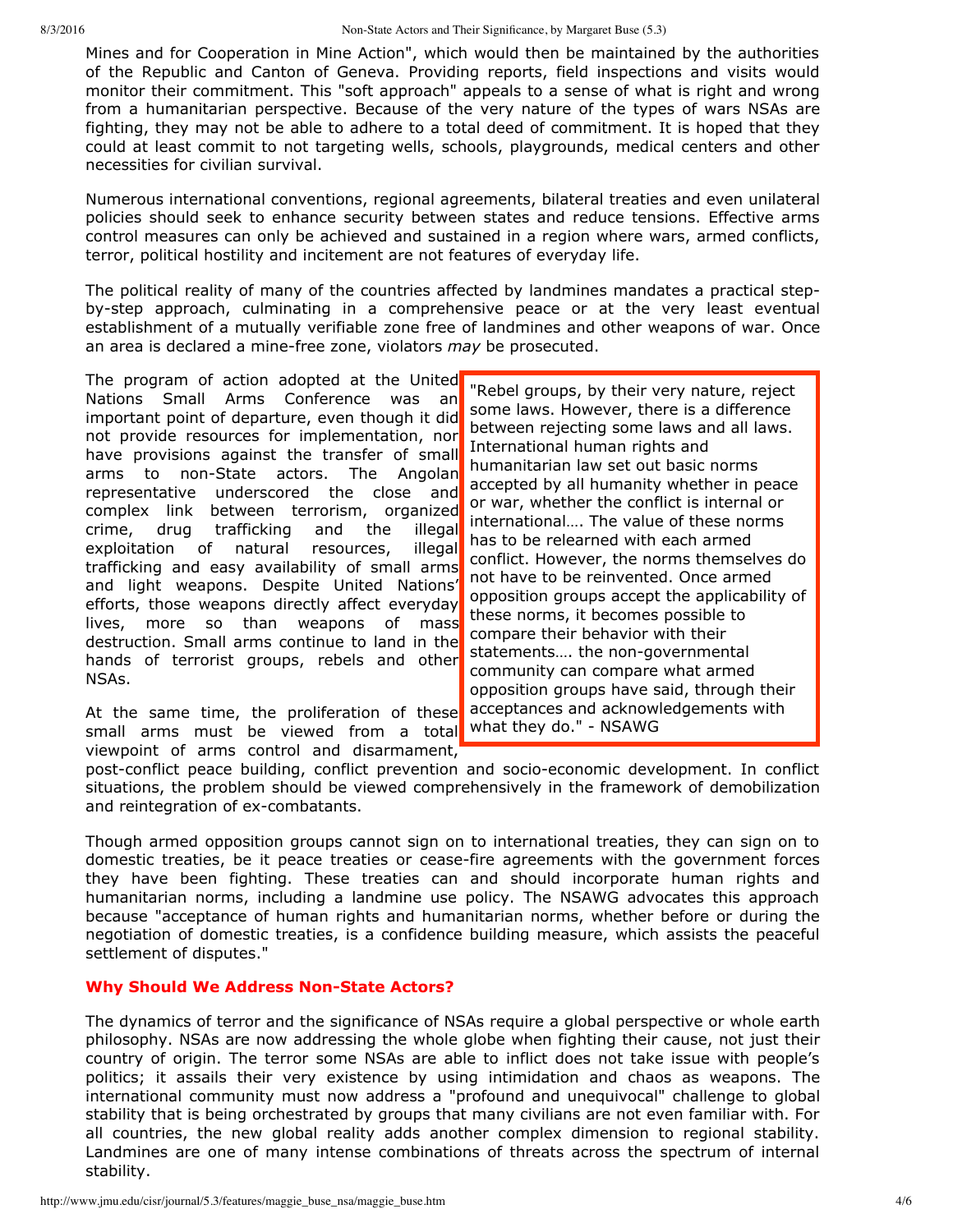The primary reasons for approaching non-state actors is not just for adherence or compliance with landmine use as terrorism against civilians. The real reason to engage insurgent groups is to bring them into the political arena in a legitimate way. By opening a dialogue with insurgent groups, the isolation in which they operate in is removed. By being given a voice, they are less likely to choose obliteration or belligerence and risk silencing that voice in the international political arena. The NSAWG understands this concept of self-preservation and has developed a framework of approach for insurgent groups.

The mine action community can attest to the annual Landmine Monitor report for its excellent landmine information. The NSAWG utilizes the same standard of excellence in organizing its NSA database. The WGs approach to a non-state actor will be developed in consultation with the affected communities. Engaging NSAs in the landmine issue provides the context for engagement in the conflict resolution and peace building process. The landmine problem becomes the jumping off point for the larger problems of peace building and infrastructure development. Again, it must be noted that there are some NSAs who cannot be engaged because of ideological or belligerent views. A dialogue can only be based on common goals or principles and if this is absent, nothing can be accomplished. NSAs in this category should be publicly pressured and denounced and thereby lose any legitimacy or sympathies they may have gained.

In this rapidly changing world, insurgent groups come to power, become state actors, disappear from the world map, are absorbed into other political parties, or operate, but are not claimed by legitimate political parties that are actively supporting them. Many NSAs are a surrogate force of the state itself or of another state. In both cases, approaching the surrogate group could prove a productive means of engaging the state party itself. Some rebel groups may eventually become governments or are already de facto governments in areas under their control. To engage them would enable networks of trust and accountability to be built upon.

Because many different NSAs operating in various countries may be linked by ideological or religious vision, engaging with one in the peace-building process may open the door for engaging other groups that share a similar vision. As has occurred in many countries, once peace is restored many NSAs have been called on to assist demining in areas under their control or work within their communities in the mine action field.

There are a number of tested precedents for post-war non-state involvement in humanitarian mine action. In Central America, the conflict settlement allowed for major nonstate parties in El Salvador and Nicaragua and subsequently Guatemala, to acknowledge a regional mine problem and join the demining effort as demobilized personnel. The involvement of demobilized irregular combatants in demining work in Namibia, Mozambique and Zimbabwe is well known.

Some NSAs have acknowledged the need to reconsider their use of landmines. Unilateral statements and bilateral agreements with clear references to mines have been made by nonstate armed groups to the ICBL in Sudan, the Philippines, Somalia, Colombia, Western Sahara, Kosovo/Yugoslavia and Afghanistan, among others. Some of these groups have already publicly committed themselves to a ban on landmine use. Others have indicated their willingness to make a renunciation of mines, contingent on their opponent governments doing the same. Still others appear willing to support mine clearance and victim assistance programs in areas under their control. While the ICBL sees this as a promising development for their cause it can also be viewed as an attempt by NSAs to integrate into the global political arena.

Engaging NSAs through a persuasive and inclusive process of dialogue and education, appealing to appropriate legal and normative reference points and to political self-interest can be viewed as one attempt to curtail their power and use of weaponry-landmines included. In the aftermath of September 11th, views across the globe have radically changed towards NSAs. For many NSAs that are belligerent, the view must be broadened from curtailing their use of landmines to curtailing their power completely. This, however, may not solve the problem but create the isolation and martyrdom that many of these groups thrive in.

context and to the impact of landmine work on **Because** the norms are there, we can The NSA Working Group believes that, wherever possible, NSAs must be approached in consultation with the communities affected. Careful attention must be given to the political other initiatives aimed at establishing a just and